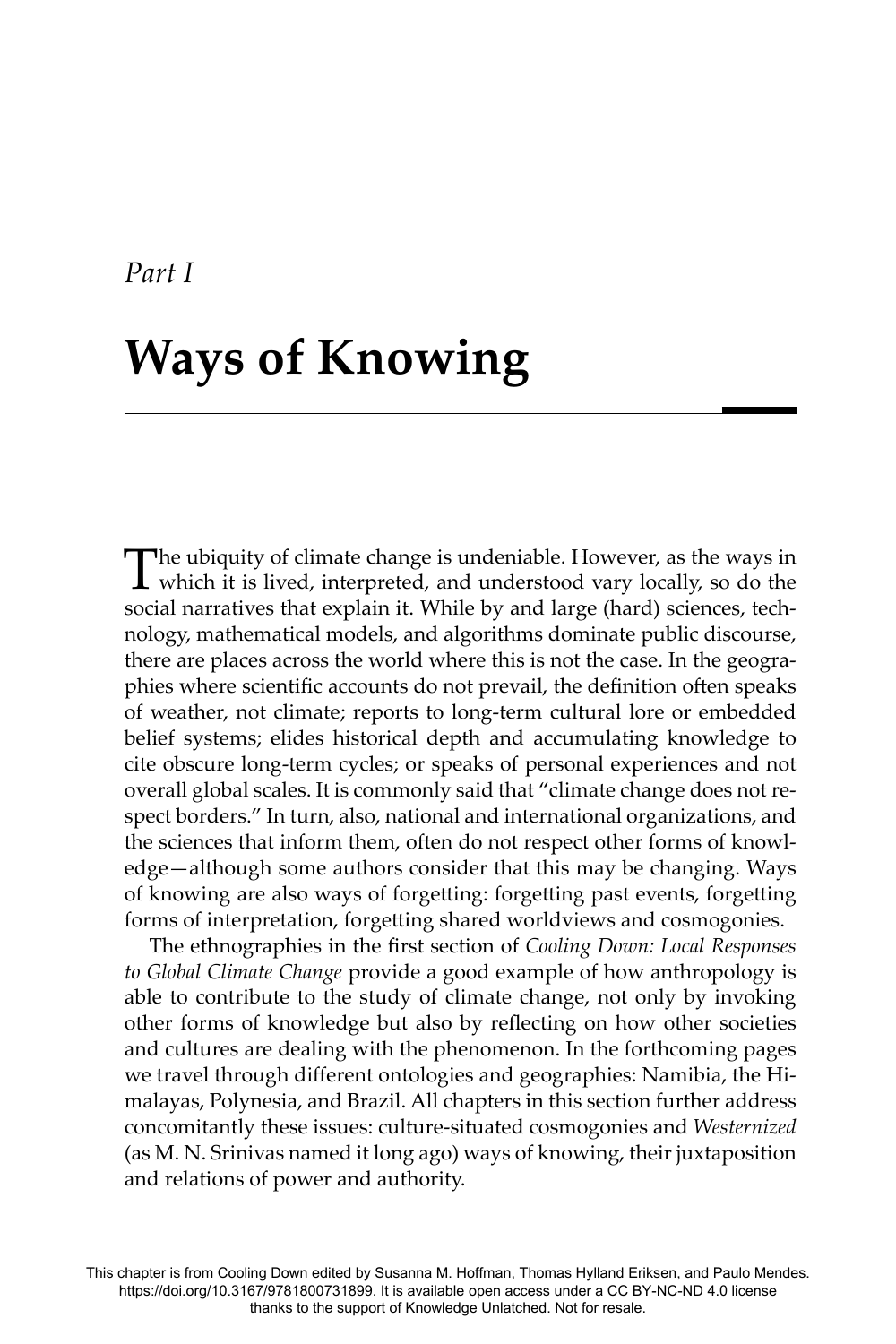Michael Schnegg takes us to Fransfontein, a small community in northwestern Namibia. The *ǂnūkhoen*, hunter-gatherers, nowadays predominantly shepherds, refer to the most drastic periods of drought they face as *ǂû-i ǀkhai*, times of "no food." More than a long period without precipitation, drought is understood as a phenomenon centered on its sociobiological effects. However, after a long fieldwork, Schnegg, himself a cattle farmer who has lost half of his herd to drought, is challenged by different local ways of understanding and narrating the climatic phenomenon. Gendered winds, deities, and climatology coexist locally and are often expressed collectively by the same person as sources of explanation for both recurrent and extraordinary phenomena. Consequently, traditional and modern ecological knowledge coexist. This concurrence of narratives based on tradition and religion crossing with scientific knowledge suggests to Schnegg a notion of *environmental pluralism*, "where a person uses different, ontologically and epistemologically contradicting knowledge systems to explain environmental phenomena."

Alexander Aisher takes us to the Eastern Hymalayas, to Talum, a village mainly inhabited by Nyishi people who depend on subsistence cultivation for their survival. He writes, "place-based communities in the region have already noticed more erratic rainfall," and while many local perceptions of climate change in the Himalayas are now being validated by scientific evidence, as all anthropologists know, storytelling, traditional ecological knowledge (TEK), and the ethnographies about it are as important as the data collected upon the thousands of meter-deep polar ice drills.

Matthew Lauer and his coauthors follow this line of enquiry unequivocally and question how different ways of knowledge, namely TEK and science, approach marine life (and its eradication) in French Polynesia. On the reefs surrounding Moorea, an island twenty kilometers west of Tahiti, an outbreak of crown-of-thorns starfish was being understood by marine scientists as the cause of a major coral depletion. At the same time, local fishing communities were aware of the outbreak and the coral loss, but did not consider them significant and did little to respond to them, as the authors mention. The gigantic and poisonous starfish has been a matter of vivid discussions among the numerous scientists associated with "one of the most studied tropical coral reef systems in the world." The multidisciplinary team of scientists of this chapter pose questions such as, "Who notices changes to Moorea's coral reefs, and how can it be judged if they are noteworthy?" and, "What should be done if a perturbation and its effects are identified?" It is noteworthy that French Polynesia, although being a relatively highly subsidized colony, remains a colony. Questions of "knowledge colonization" gain particular relevance here, if not else for symbolic related issues. Nonetheless, as the starfish overshadows the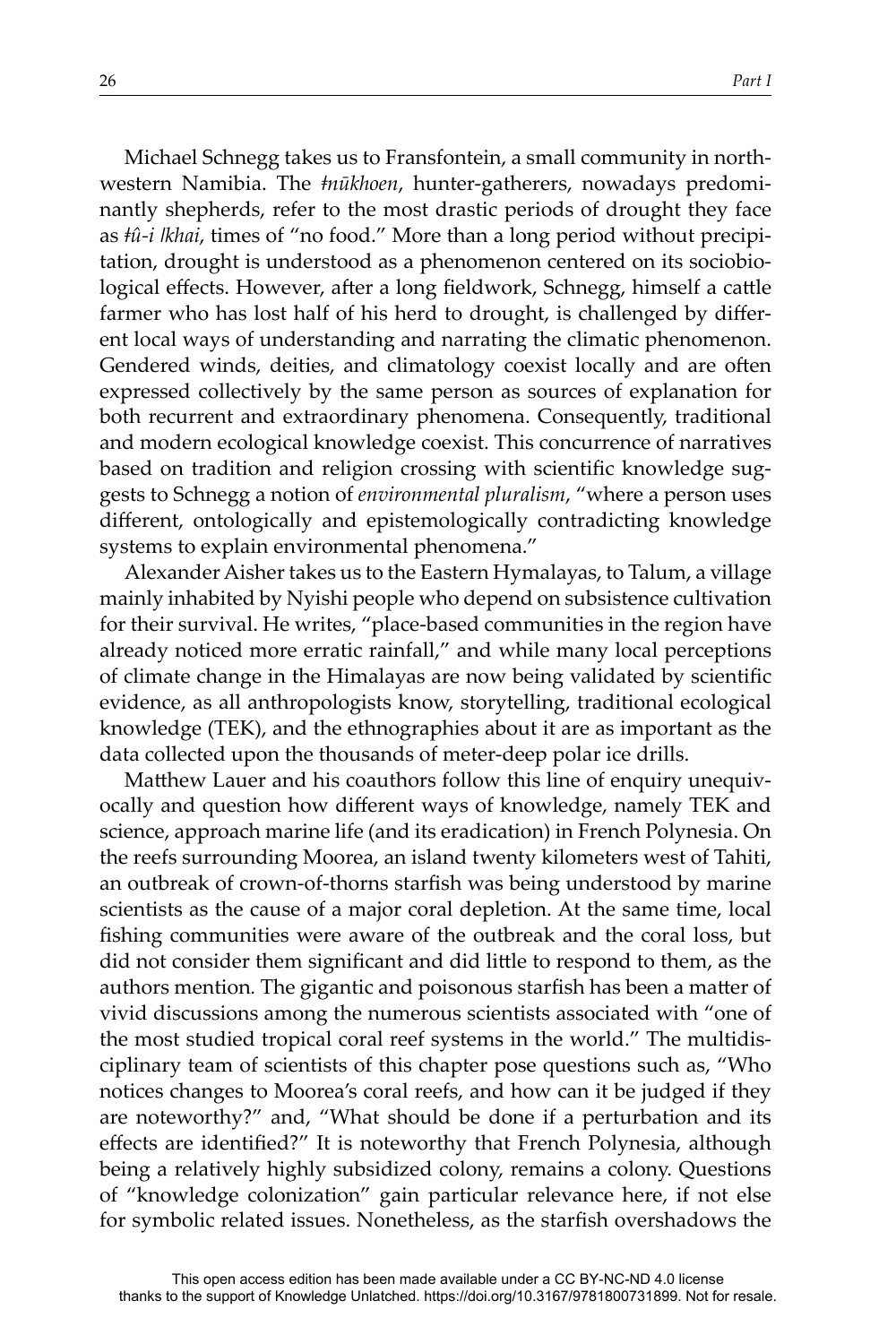coral reef, scientific knowledge overlays local ecological knowledge and local everyday practices deeply rooted in time.

Concerning the Una Basin, Belém, Brazil, Pedro Paulo de Miranda Araújo Soares depicts a "modernization" process: "In the name of progress, modernity, and ultimately development, both nationally and internationally funded economic projects attracted a massive influx of investments and migrants to Belém between the 1960s and the late 1980s." During those decades, the population of Belém more than tripled its size, and the banks of the Amazon Delta region became densely populated, crowded with highly polluting factories and subject to never-ending works carried out on drainage, basic sanitation (sewage and solid waste management), and water supply. The main project turned what was once a clean river flowing through the city into a concrete-embanked polluted drainage ditch. Soares centers his research on the impacts of the policies mainly on what concerns the management of floods and introduces the concept of environmental memory. Soares's notes on the development of the sanitary conditions of Belém are particularly striking. A large number of deaths in Brazil, specifically in the cities of the Amazon Delta, are certainly related to the schemes of the government, but also to centuries of devastation of the Amazon River forest, and ideas of progress, economic growth, and personal success. Yet, despite the horrific pollution caused by the capitalistic development programs that is now constantly exacerbated by climate change flooding, the inhabitants of the even more marginalized neighborhoods along what was once the fresh river continue to treat the putrid stream as if it were still fresh. They interpret the befouled floodwaters as per the memory of "what once was," not "what is now." Perhaps surprisingly, or not so much, Pedro Soares tells us as well that the Amazon cities are not being considered in the Brazilian climate change policies and reports.

Ways of knowing are ways of living and, therefore, different ways of participating. The obliteration of other forms of knowing, namely those based on TEK, is a major loss to the study of climate change and to forms of mitigation and disaster prevention. Back in 2004, several people of the Andaman Islands became a world news sensation: although isolated and with no modern earthquake alert technologies, they managed to survive a tsunami by "climbing up the mountains" hours before it made landfall. Reportedly, their TEK establishes links between a number of natural events, such as earth tremors, sea retrocede, change in behavior of other animals, tsunamis, and the effects of climate change, and even affords ways of dealing with it.

Relying on ethnographies of different epistemologies and ontologies, anthropology may not only report "case studies" but also contribute to